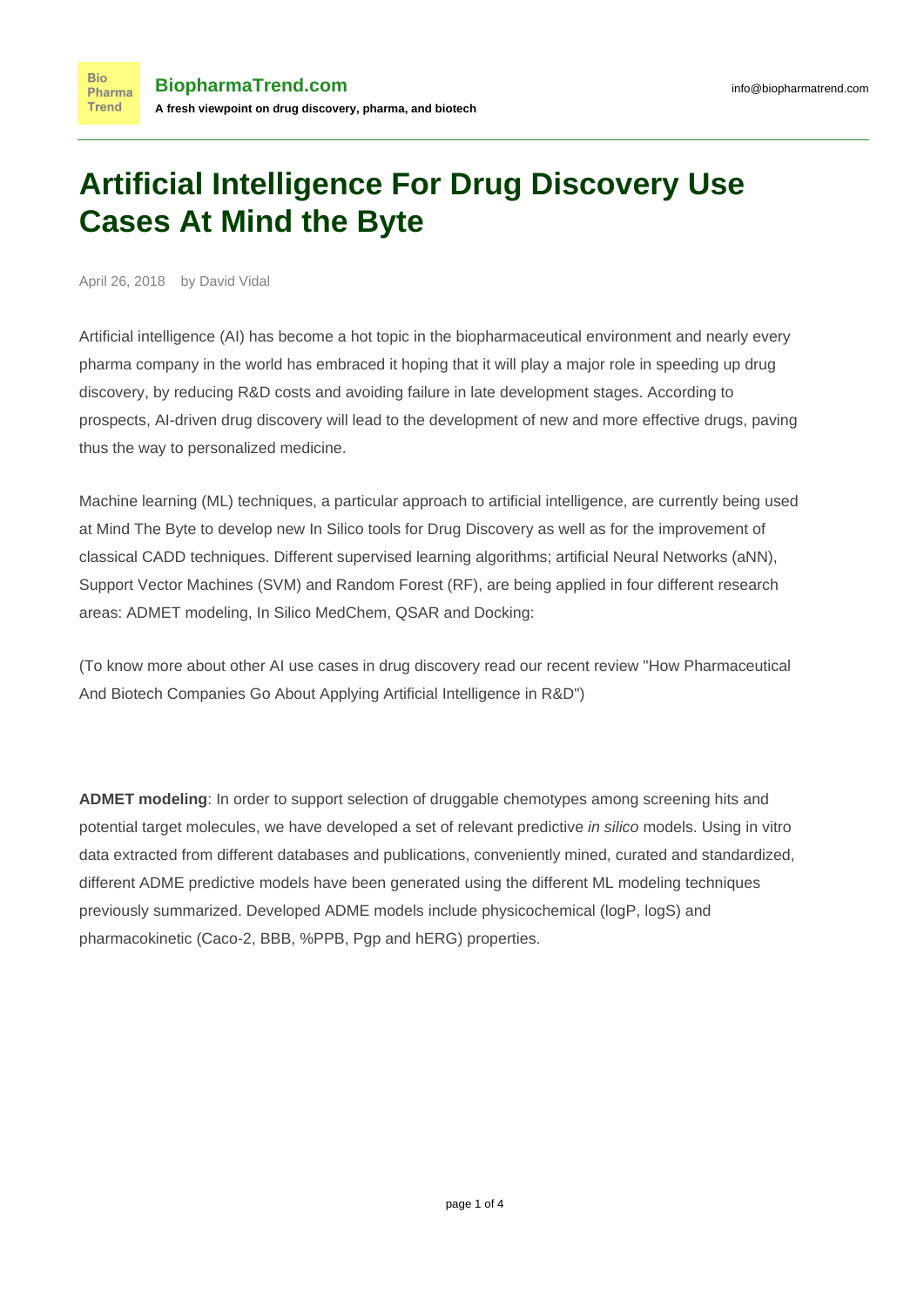**BiopharmaTrend.com A fresh viewpoint on drug discovery, pharma, and biotech**

**Bio** Pharma **Trend** 



**In Silico MedChem**: Several approaches can be envisaged to transform a hit originating from a public domain source to patentable chemotypes. At Mind the Byte, we have developed an algorithm for hit optimization based on the molecular fragmentation of the query molecule which considers synthetic concepts right from the very beginning. The combination of different molecular reconstruction schemas and the collection of identified isosteric fragments might yield a chemical space eventually containing hundreds of millions of virtual compounds. Navigation and exploration of such large spaces cannot be accomplished unless AI techniques are applied. In this case, genetic algorithms (GAs) are the ultimately responsible for identifying the optimal compound collection fulfilling the requirements of a given multiobjective fitness function.

**QSAR**: Quantitative structure-activity relationship (QSAR) modeling is one of the most useful computer-aided tools employed in drug discovery, especially in the absence of 3D structures for specific drug targets. As it is common knowledge that several drugs interact with many biological targets and that this polypharmacology has a direct implication in both therapeutic efficacy and safety, more efficient and fully automated multi-target approaches are required. In this context, multi-target QSARs will permit to predict the full activity profile of a given compound against a panel of different biological targets, leading to the development of target profiling and target fishing applications.

Therefore, we have developed SmartQSAR, an intelligent system that combines machine learning (aNN, SVM and RF) and molecular similarity-based (MSB) calculations to predict ligand-target activities directly from 2D molecular representations. SmartQSAR includes binary classifiers (CLF) and regression models (REG) that have been trained using ligand-target quantitative activity data on a panel of ca. 3000 drug targets.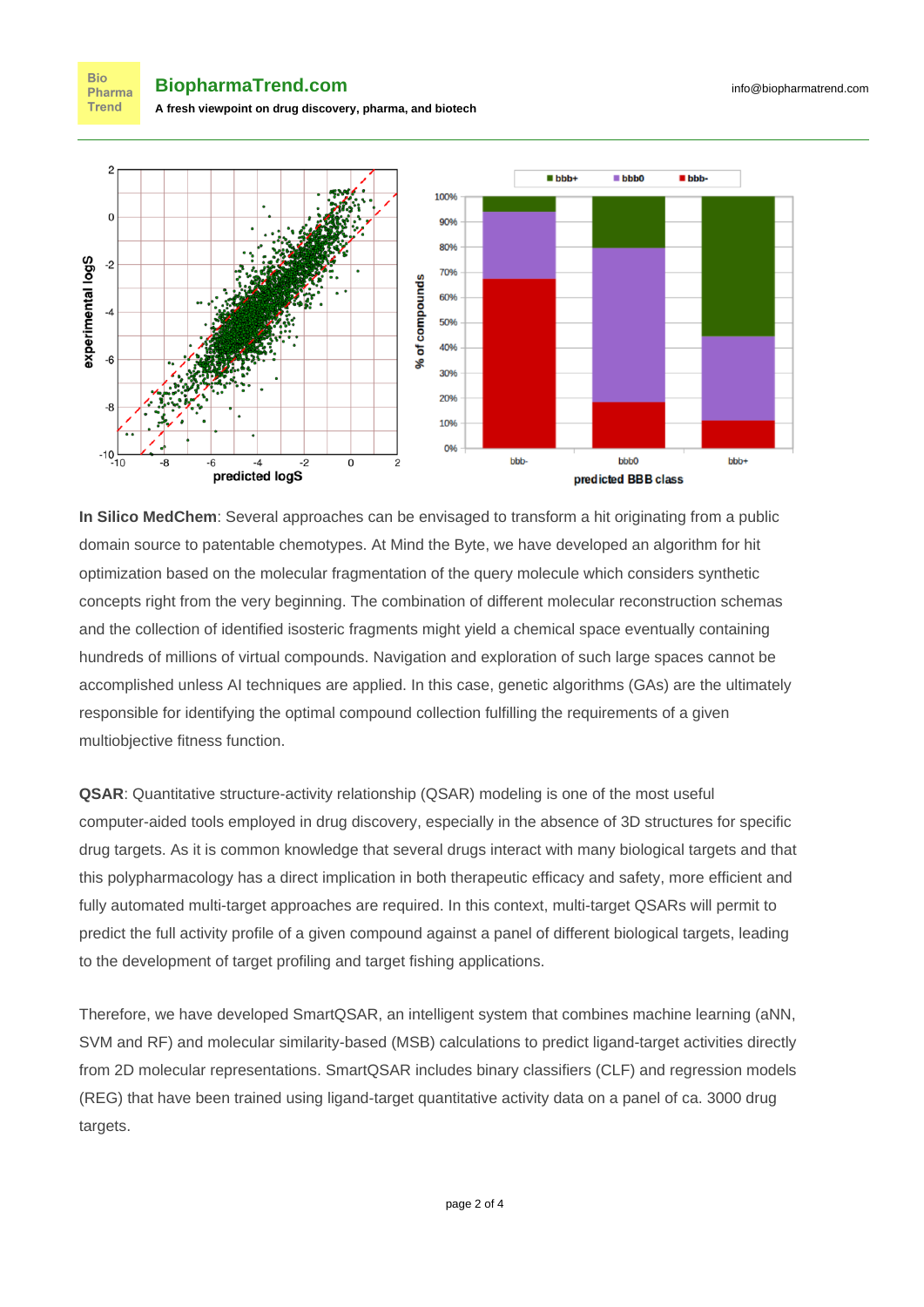**Bio** 

| <b>NAME:</b>                                     | Glucocorticoid receptor                  |                                                                |                                                                  |                                                                  |                                          |                                                                                      |
|--------------------------------------------------|------------------------------------------|----------------------------------------------------------------|------------------------------------------------------------------|------------------------------------------------------------------|------------------------------------------|--------------------------------------------------------------------------------------|
| UPID:                                            | P04150                                   |                                                                |                                                                  |                                                                  |                                          |                                                                                      |
| NMOL:                                            | 2102                                     |                                                                |                                                                  |                                                                  |                                          |                                                                                      |
| <b>NACT:</b>                                     | 1660(6.0)                                |                                                                |                                                                  |                                                                  |                                          |                                                                                      |
| DIST:                                            | $[avg=7.1(1.4)$ , min=3.0, max=10.0]     |                                                                |                                                                  |                                                                  |                                          |                                                                                      |
| MODELS:<br>MSB<br><b>SVM</b><br>aNN<br><b>RF</b> | #CLF#<br>#CLF#<br>#CLF#<br>$\#CL$ F $\#$ | $MCC = 0.940$<br>$MCC=0.918$<br>$MCC = 0.930$<br>$MCC = 0.944$ | $REC = 0.994$<br>$REC = 0.897$<br>$REC = 0.947$<br>$REC = 0.934$ | $PRE = 0.909$<br>$PRE = 0.966$<br>$PRE = 0.937$<br>$PRE = 0.972$ | $\#$ REG#<br>#REG#<br>#REG#<br>$\#$ REG# | $R2=0.66$ MAE=0.58<br>$R2=0.53$ MAE=0.68<br>$R2=0.55$ MAE=0.69<br>$R2=0.60$ MAE=0.63 |

**Docking**: Computational docking is widely used in drug discovery for the study of protein-ligand interactions and as a tool for virtual screening and virtual profiling. However, despite recent improvements in docking and scoring methods, docking calculations are still challenged by the identification of enormous amounts of false positives.

To address this issue, focus must necessarily be redirected towards the process of binding itself, a dynamic process, the temporal stability of which is often linked to the ability of the ligand to form specific molecular interactions with the target protein. Thus, making use of the enormous amount of structural data deposited on the PDB, we have developed an "intelligent" system (SmartDock) aimed at the reduction of false positives in docking experiments by elucidating the pattern of specific protein-ligand interactions extracted from the experimental binding information in PDB.

This computational engine was initially validated with excellent results on PARP1, a protein involved in DNA damage repair having an important role in both cancer and aging. In this case example, SmartDock outperformed traditional enrichment processes, providing an AUC value of 0.94 in contrast to the 0.75 obtained when a simple docking energy cutoff was applied. The advantage can also be illustrated with the middle graph showing only a modest separation between active PAPR1 ligands and decoy compounds using energy-based scoring.